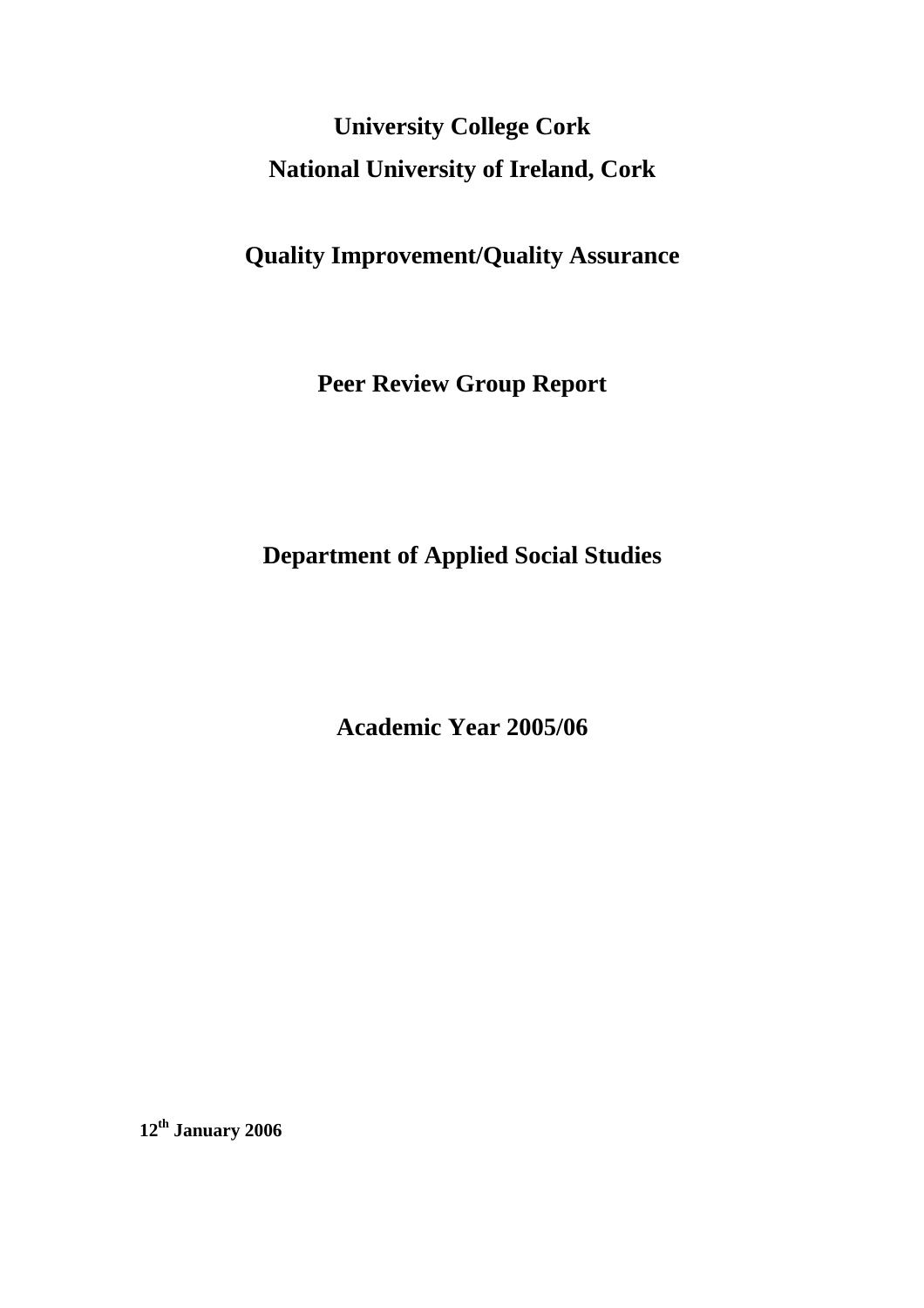#### **Members of the Peer Review Group (PRG)**

Professor Máirtín Ó Fathaigh, Centre for Adult Continuing Education, UCC (Chair)

Professor Denis O'Sullivan, Department of Education, UCC

Professor Gabriel Kiely, School of Applied Social Science, University College Dublin, Ireland

Professor Sue Wise, Department of Applied Social Science, University of Lancaster, UK.

#### **Timetable of the site visit**

The timetable for the site visit is attached as Appendix A.

The reviewers found the timetable to be adequate and appropriate for the needs of the review. The timetable enabled meetings with relevant stakeholders to take place in addition to a tour of the facilities available to the Department. The timetable also allowed for a preliminary drafting of the report of the reviewers during the visit.

#### **PEER REVIEW**

#### **Methodology**

All members of the Peer Review Group (PRG) participated in all discussions during the two days of the site visit. The external members of the PRG took the lead in discussions particularly relating to the teaching, research and scholarly activities of the Department. All members engaged in discussion on the management of the Department, external relations, support services and other issues.

#### **Site Visit**

The site visit was conducted as per the timetable in Appendix A. All key stakeholders were met and discussions were held on all issues relating to the activities of the Department. During these discussions the PRG emphasised the role of the review team as being one of a 'critical friend' to the Department and with the primary purpose of assisting the Department in its forward planning for improvement in the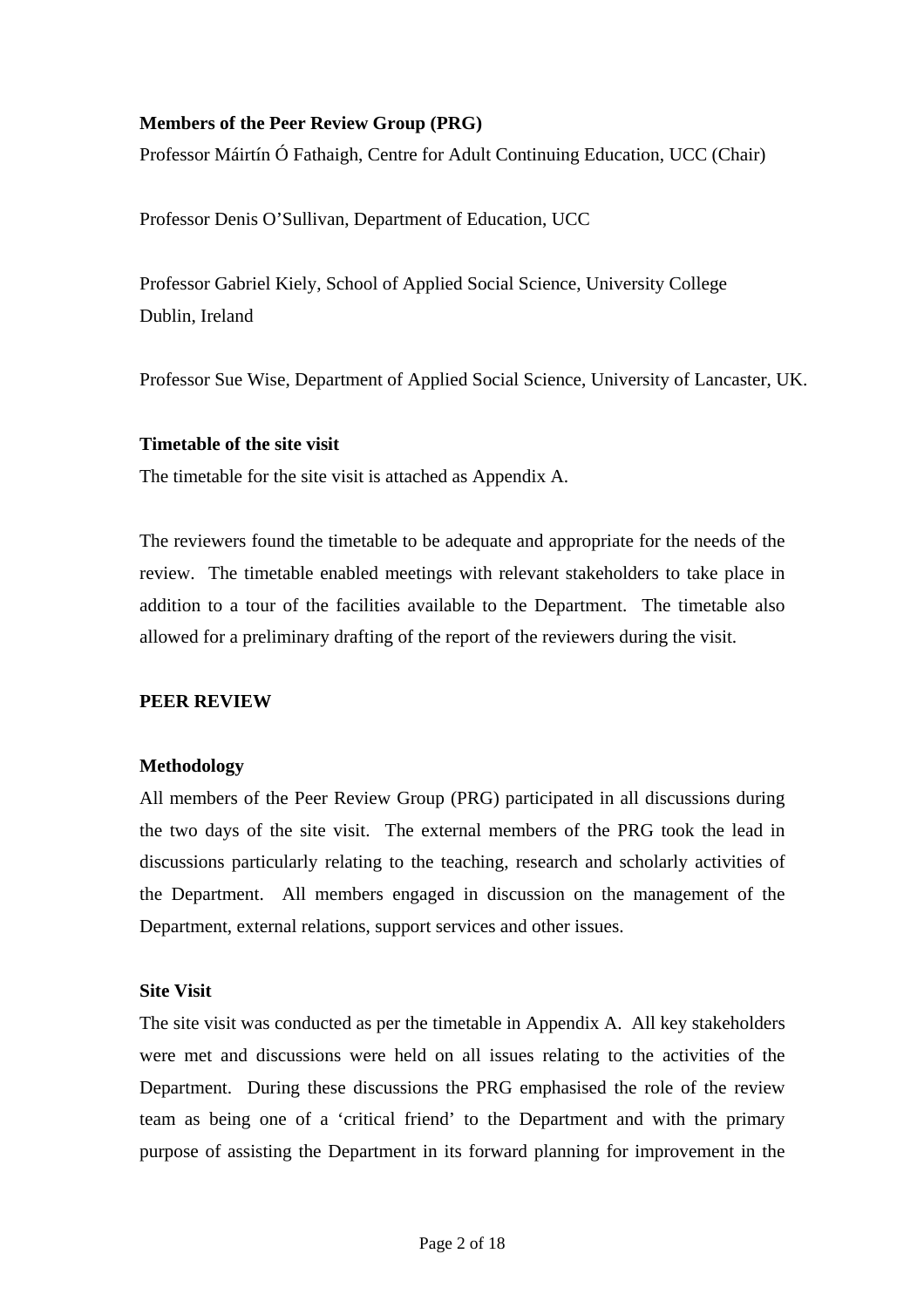future. The role of the reviewers in quality assuring the activities of the Department was also stressed. The site visit also included a tour of the facilities in the buildings allocated to the Department by the University, the UCC Library and of the central areas of the campus.

#### **Peer Review Group Report**

The Report of the PRG was drafted during the afternoon and evening of the second day of the site visit. The external members took particular responsibility for drafting the sections on teaching and learning, research and scholarly activity with all members participating in the drafting of the other sections. The report was finalised following the site visit via email communications. All members of the PRG agreed to the final report.

#### **OVERALL ANALYSIS**

#### **Self-Assessment Report (SAR)**

The PRG noted that the Department of Applied Social Studies is a large Department within the College of Arts, Celtic Studies & Social Sciences in UCC and has undergone considerable expansion as a result of legislative and structural changes in Irish society in recent years. The Department provides a range of responses and learning/training experiences in both academic and professional activities in relation to a growing and diverse multi-cultural cohort of learners.

The PRG wished to affirm the high esteem in which the Department's contributions are held, nationally and internationally. Equally, the PRG were impressed by the manner in which senior University personnel highly valued the Department's contributions, and were familiar with the nature of its work and plans for the future.

The PRG commended the Department for its thoroughly prepared and comprehensive SAR submitted in good time to the PRG. The PRG noted and welcomed the coherence that was evident between the Mission Statement of the Department, the programmes being provided, the services to learners and the strategic plans for the future. The documents submitted indicated that the Department had contributed very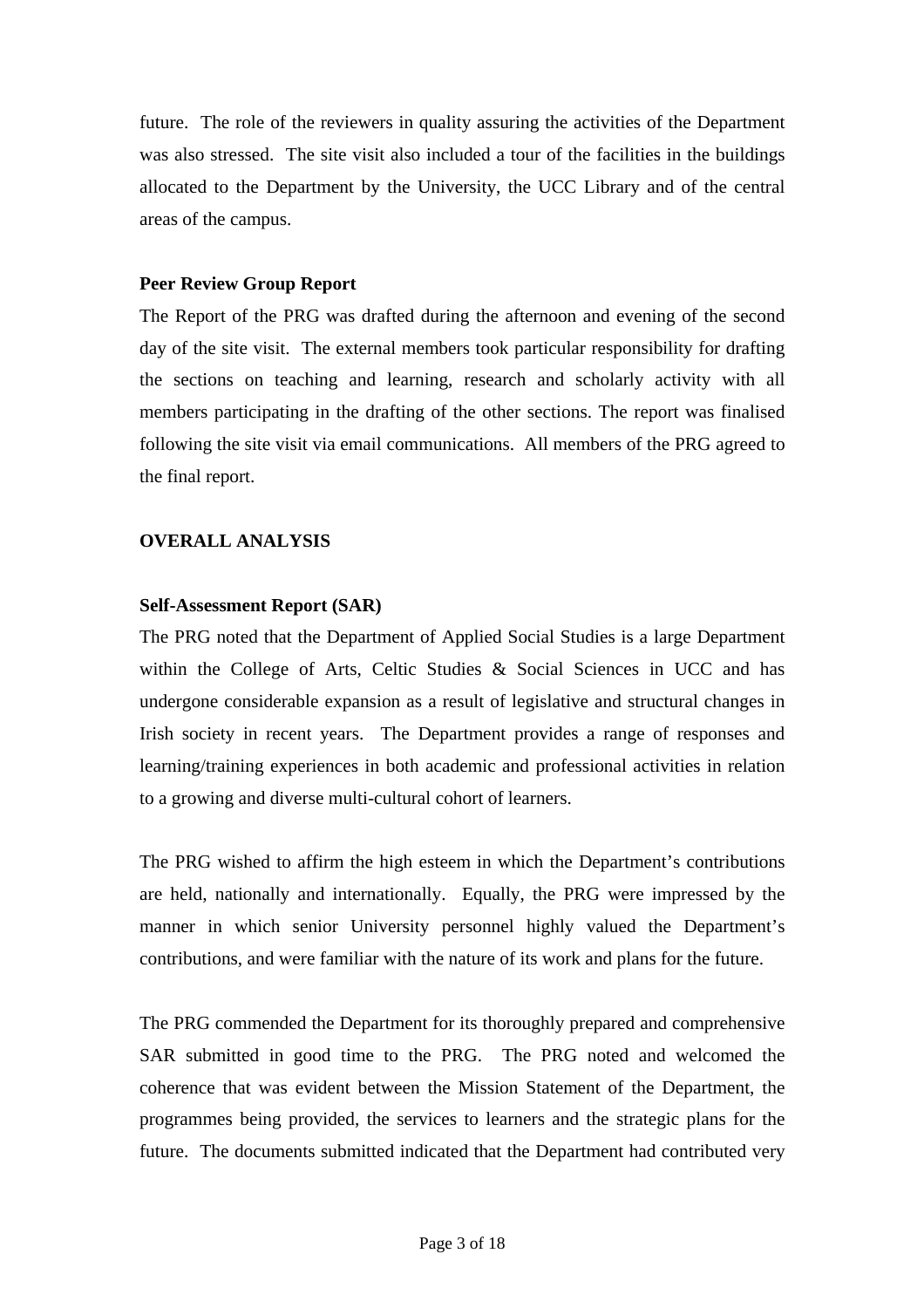sincerely to the process of preparation for the quality review and their report greatly assisted the PRG in its deliberations. The PRG considered that the process of engagement with the preparation for the review by all members of the Department was as important as the final documents in enabling the Department to plan for improvement and development of departmental activities. The process of selfreflection and its benefits were as obvious to the members of the PRG as the documentation attaching to the review. This opinion was confirmed during the discussions that took place during the site visit.

Whilst the PRG did note some inconsistencies in the document submitted, clarifications were provided during the site visit in meetings with both the staff of the Department and Officers of the University. All requests for additional information were accommodated and met with promptly and thoroughly.

The PRG commended the delineation of the six core principles underpinning the mission of the Department and defined in the SAR as

- *i. to provide critical analysis of contemporary social and policy trends*
- *ii. to promote access through widening participation in third level education*
- *iii. to promote the continuing development of more reflexive approaches in professional training and post-qualifying studies for the social professions*
- *iv. to produce quality research with a view to promoting knowledge and understanding*
- *v. to focus the resources of third level education on social justice and the promotion of civil society*
- *vi. to continue to develop our international orientation and extend our global links.*

The PRG supported these principles and commended the adoption of these by the Department. In addition the PRG suggested that the Department might revisit the core principles and identify where fourth level education applies and orient the Department's energies and activities on that basis.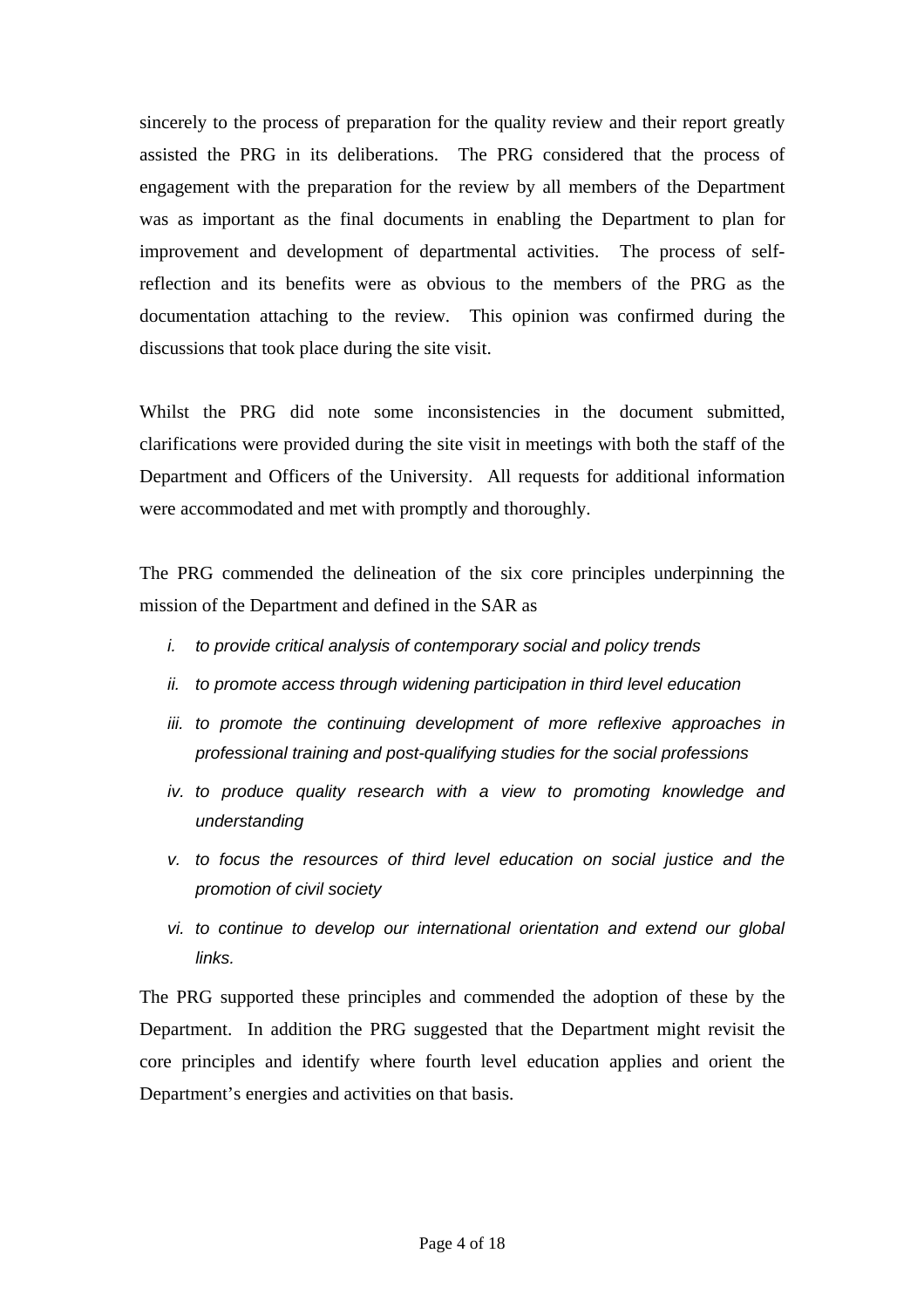Decision-making, budgets, workloads, sabbaticals, induction, staff development, appointments, promotions and mentoring were all issues raised by staff in the SAR. Comments on these issues by the PRG are included in the relevant sections in this report.

The PRG noted and commended in particular the role of the Department in facilitating access to the programmes by non-traditional students, including those with a disability, and from socio-economically disadvantaged backgrounds. The PRG noted the very high percentage of mature students availing of programmes offered by the Department. The Department plays a very active role in community education and is very energetic in this area.

The PRG was impressed by the commitment of the Department to the broader social policy and vision of the University and noted that it is playing an important role in bringing this vision to fruition. This is evident in its flexible delivery of programmes in different outreach settings, in its interactions with community education partners, and in an advocacy role within the institution in favour of participation by nontraditional learners. Dealing with non-traditional learners places additional constraints on the Department and the PRG was given to understand that the new Resource Allocation Model, currently under development in the University, will recognise this and that additional supports (offices and staff) are available within UCC for assisting departments in the facilitation of non-traditional learners.

#### **SWOT Analysis**

The PRG noted that the Department had prepared a very comprehensive SWOT analysis and that all staff had engaged with the process. The PRG commended the Department for this and noted that much benefit to the Department had been derived from the exercise.

The PRG noted in particular the involvement of the Department of Applied Social Studies with the IUQB project on strategic planning in academic departments and commended the in-depth analysis that lead to the development of the departmental strategic plan.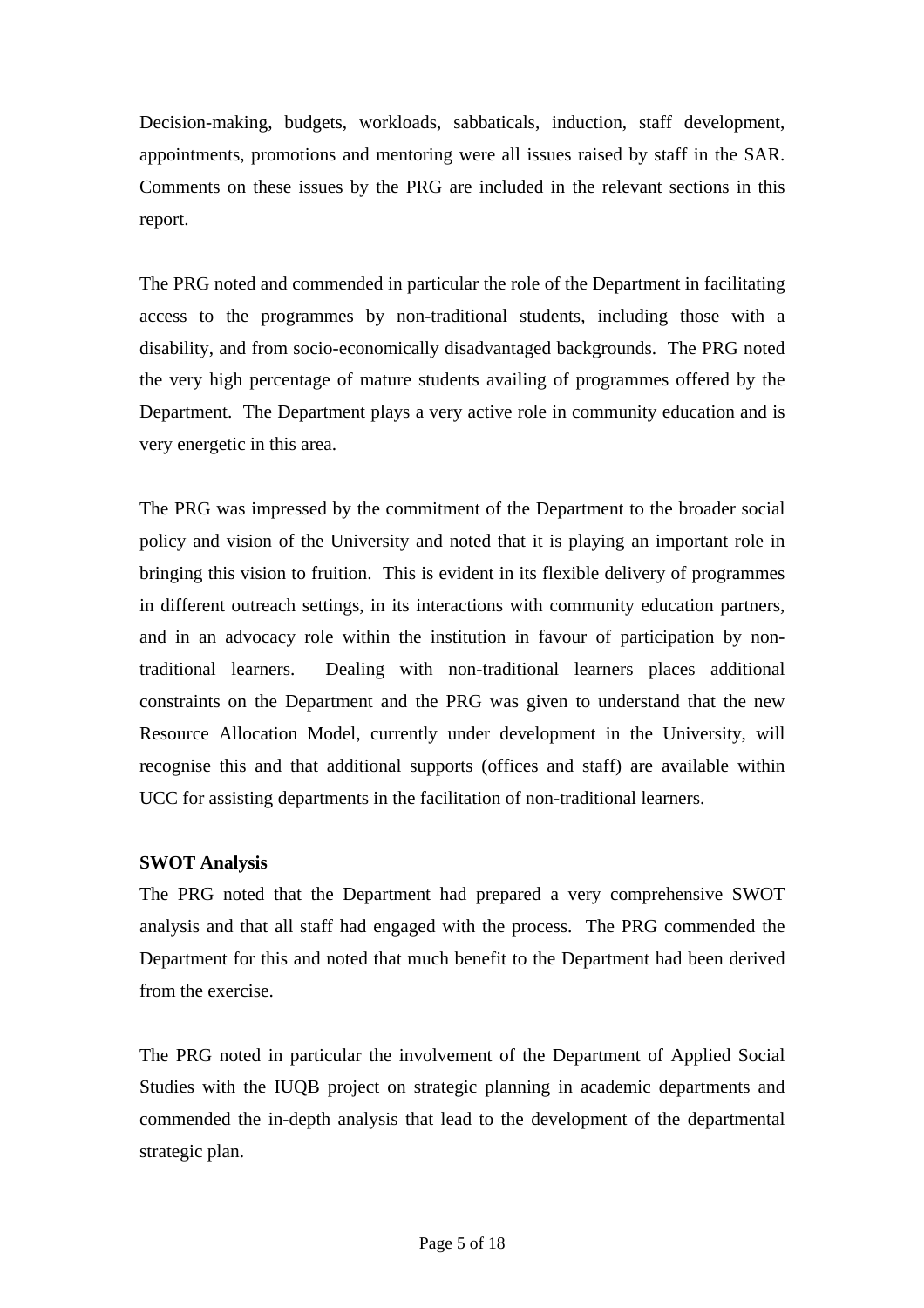#### **Benchmarking**

The PRG noted that the Department conducted a benchmarking exercise against the School for Policy Studies, University of Bristol and the Department of Sociology and Applied Social Studies, University of Ulster. The Department carried out a thorough benchmarking exercise. It was unclear to the PRG why the University of Bristol was selected for comparison, as the two Departments appear quite different. Nonetheless, the Department compared favourably against Bristol despite the fact there is a much stronger emphasis on research activity there.

#### **FINDINGS OF THE PEER REVIEW GROUP**

#### **Department Details**

The PRG was unclear as the precise employment status of the staff cohort. The PRG feels this is a very important issue and a very high percentage of academic staff are at a lower grade. The implications for the Department and the University of a large number of staff at the junior levels has ongoing effects on the efforts and negative implications for the motivation of the staff of the Department, which could include the ability to attract significant funding for research or the supervision of research students. There is a real need to consider the requirements of these staff. This is a primary area of concern for many staff of the Department and the PRG recognise and acknowledge the need to address this. The PRG will address this from the point of view of recommendations to help the Department in future planning.

The PRG noted that in its final discussion with Professor Powell he expressed the view that it was Department policy that the norm should be one of permanent appointments. The PRG supports this position.

The PRG, in the document supplied and in discussions with all stakeholders (staff, students, college officers), were made aware of and concerned about the inadequacies in the physical infrastructure of the facilities available to the Department. The PRG noted that plans to ameliorate the infrastructural inadequacies are at an advanced stage and have the support of University authorities. The PRG fully support the realisation of these plans.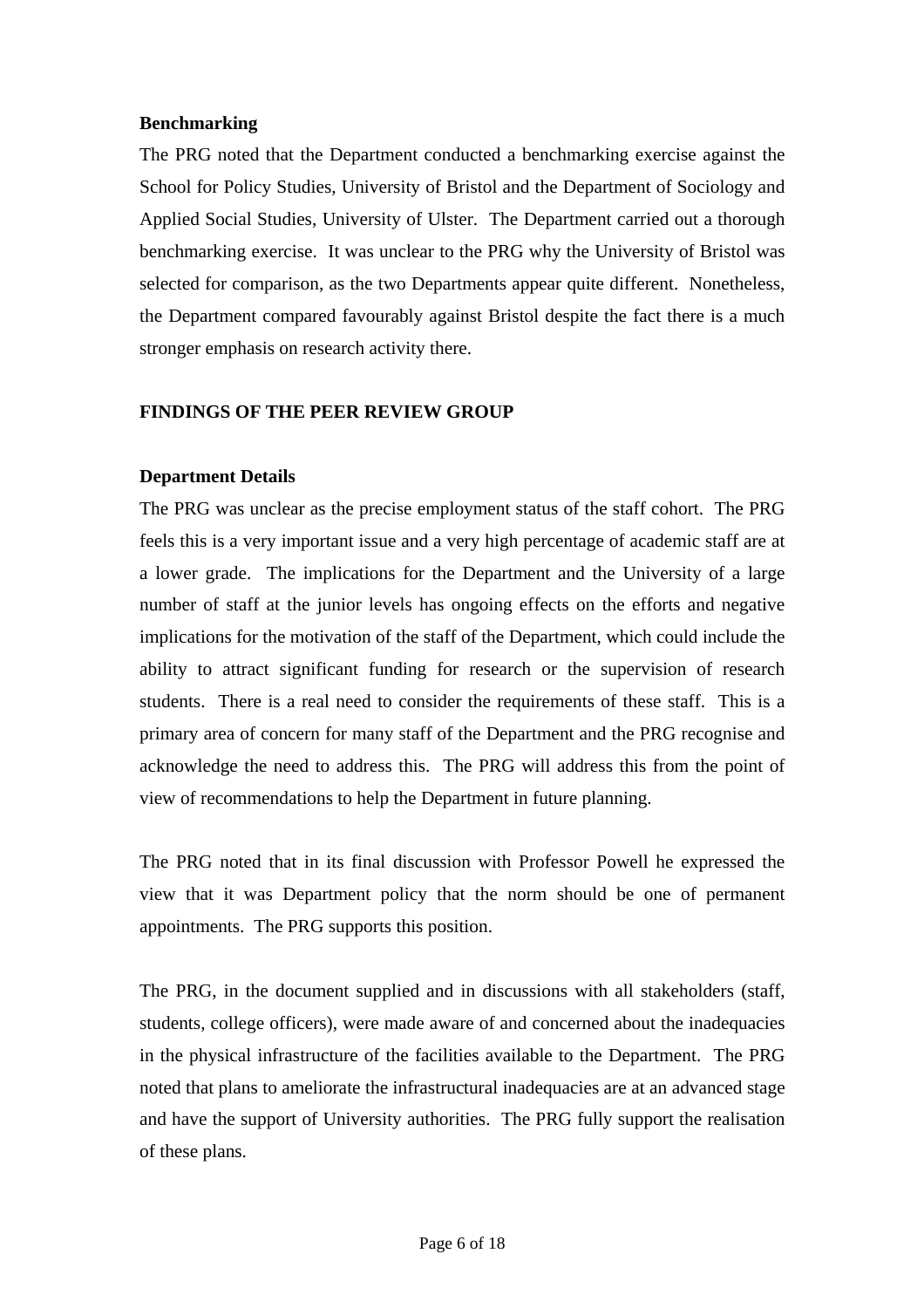The PRG were impressed by the qualifications of the administrative staff and their continuing engagement with professional training.

The PRG was very conscious of the gender imbalance in academic appointments at the senior level within the Department. The PRG recommends that this issue be addressed in the context of the recommendations on personal and career progression for staff within the Department.

#### **Department Organisation & Planning**

The PRG supported the suggestion, made in the SAR and confirmed in meetings with staff of the Department during the site visit, that an elected Department Management Committee be established to support the Head of Department and enhance the quality of decision-making within the Department.

The PRG noted that there was no clear statement of the workloads of academic staff. Data regarding workloads supplied in the SAR was unclear and difficult to interpret. Comparison of workloads (comprising the elements of teaching, research, administrative) across staff could not be made. Some clarification was obtained in meetings with the staff. The PRG were very strongly of the view that workloads should be transparent and equitable. The PRG recommended that a formula for allocation of workloads should be defined clearly and consultation with the staff made prior to allocation. The PRG noted that in the SAR documentation questions were raised about the current method of workload allocation and whether the time spent on administrative and research activities is adequately acknowledged and measured. The PRG acknowledged that it is not possible to include everything in a workload model but some elements, for example, the work involved in practice placement visits, etc. ought to be included.

The PRG discerned the manner in which the particular programme activity of staff represented a source of primary identification within the Department and wondered about the implications of this for overall collegiality in the work of the Department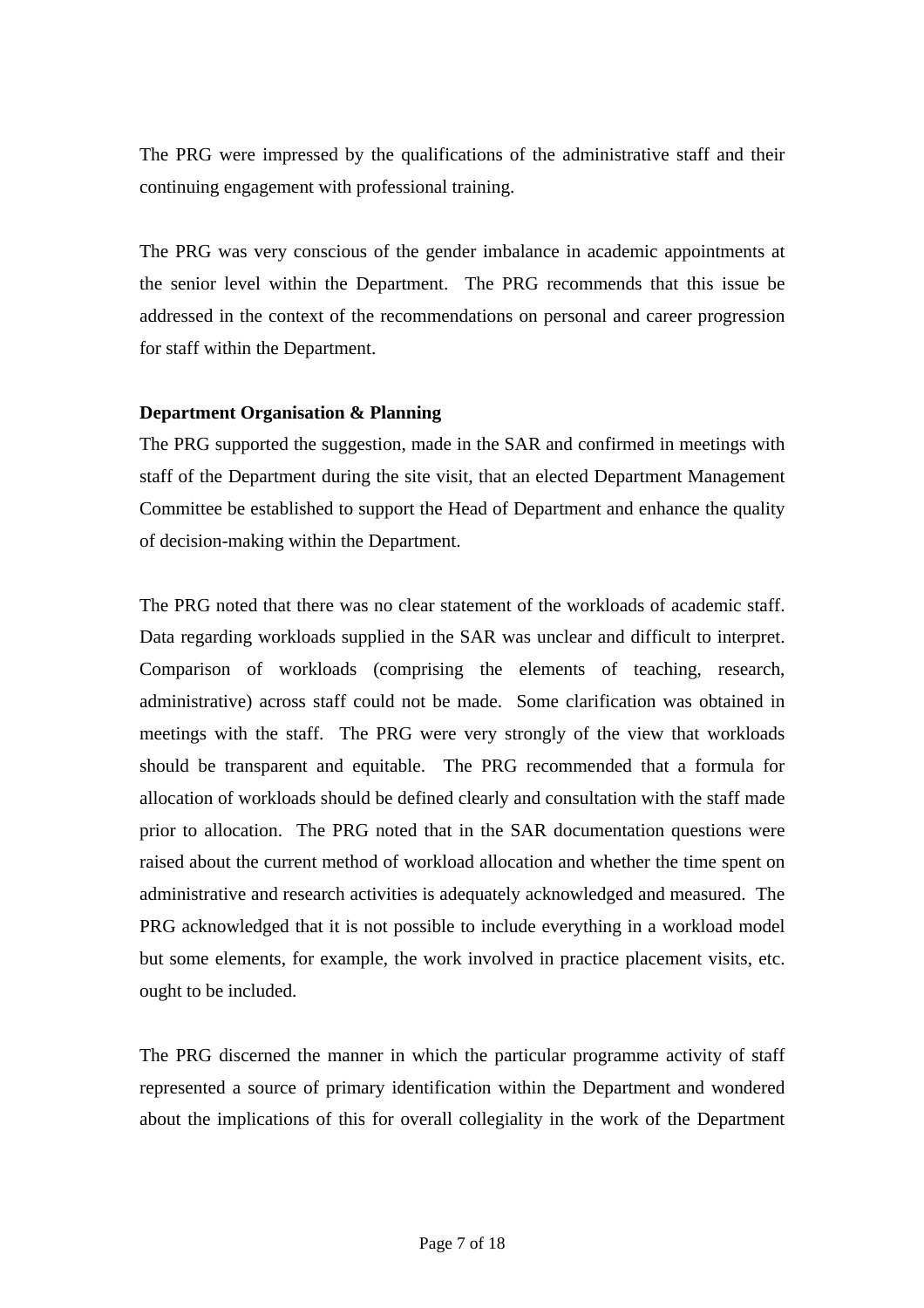members. The PRG recommended that this policy be reviewed, while commending the positive benefits of staff with similar interests working closely together.

#### **Teaching & Learning**

The PRG acknowledged the strengths of the Department in the teaching of its students, and the dedication of the time spent by staff in support of the teaching activities of the Department. The PRG also commended the efforts of staff in dealing with the learning needs of both traditional and non-traditional students. This is a key strength of the Department.

The PRG were of the opinion that one of the major issues facing the Department is how to balance the provision of teaching at the present level and the increase in research commitments, which is likely to ensue over the next five years. This strong commitment to teaching in the particular manner adopted by the Department can have negative effects on the potential for academic and career development of staff. The PRG also noted the significant administrative load of the academic staff and observed that this leaves little time for engagement in research activities.

There are three distinct areas of study within the Department and staff met with the PRG within these affiliations. We note from the staff questionnaires that concerns were raised around whether the course team structure in the Department inhibited dialogue and development of synergies across course teams. This also was raised as an issue in meetings with the individual groups. The PRG were uncertain as to the long-term plan in the Department for Youth and Community Work. The PRG noted that the Master's Degree in Youth and Community Work has been phased out and that the departmental strategic plan does not contain any proposal for recruitment of senior staff in this area.

The PRG noted that the Department offers a number of programmes with relatively small numbers of students. The PRG noted the comment of the Department that these programmes are pilot programmes arising from initiatives by the Department aimed at developing fourth level education in the disciplines relevant to the activities of the Department. The PRG also noted that these programmes appear to be dedicated, and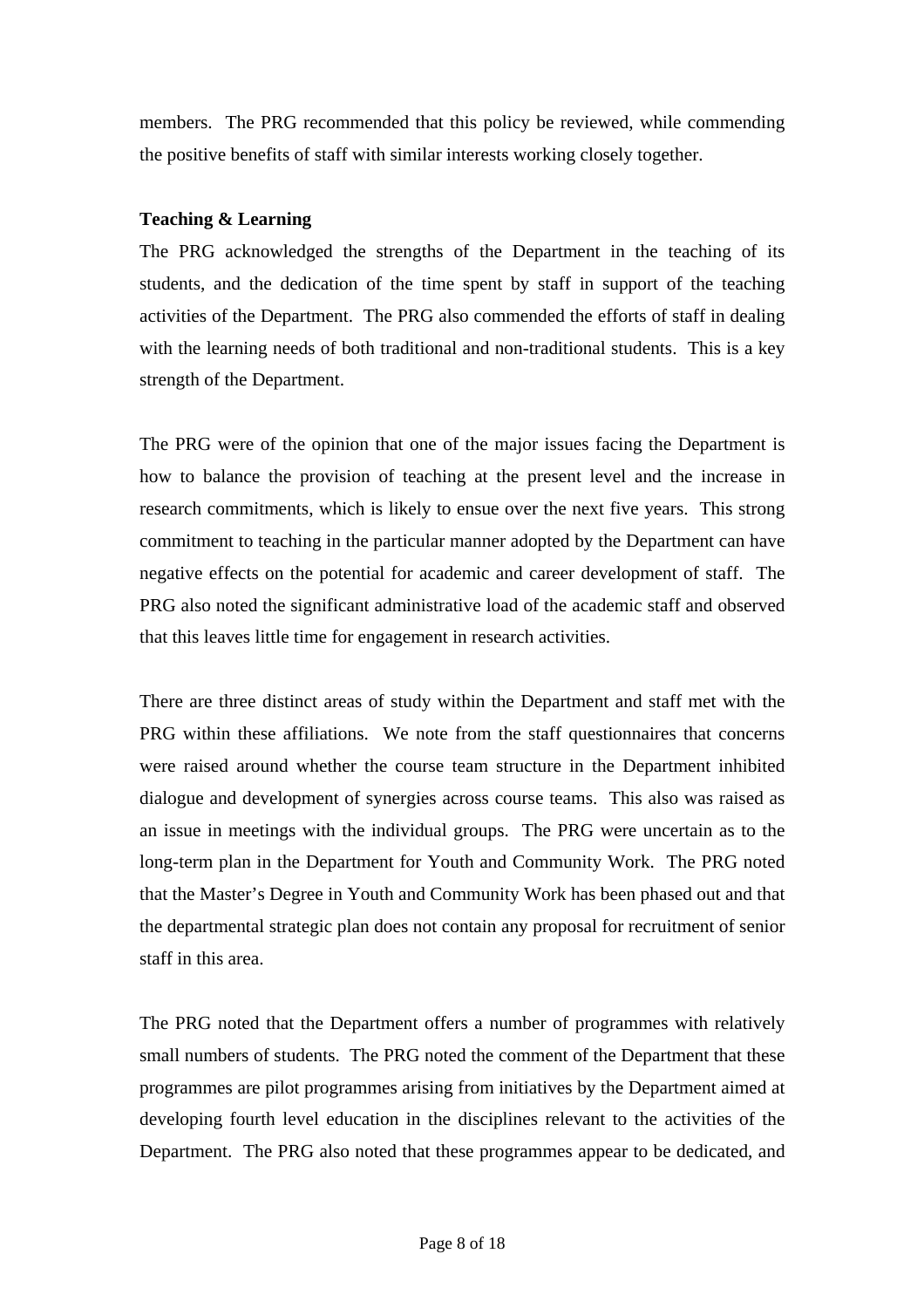the PRG suggested that the Department continue to review these programmes with a view to consideration of more shared teaching and maximising the efficiencies and avoidance of duplication of teaching. The PRG felt that some rationalisation of effort around these programmes could result in a freeing-up of some time, which could be used to increase the research activity and output of the Department.

In relation to the B. Social Work European Pathways, the PRG noted the lack of uptake of language options by students on the course and a lack of emphasis on the European dimension. The PRG strongly recommended a reconsideration of the programme in the light of these comments.

The staff responsible for the programmes in Youth and Community Work feel that the Department is under-resourcing the area. Concerns were raised at the lack of resources in Youth and Community Work and some evidence was provided that tutors are not paid and working in a voluntary capacity.

#### **Research & Scholarly Activity**

The PRG suggested that the Department might revisit the core principles referred to earlier and identify where fourth level education and publication of research in peer reviewed journals applies with a view to orienting the energies and activities of the Department more in this direction. The PRG recognised that the University's strategic plan for the next five years, currently under development, is going to place a strong emphasis on fourth level education and that it will be necessary for all academic disciplines and departments to focus energies on research and on support of postgraduate research students. The PRG considered that the staff of the Department must focus on and prioritise the dissemination of research in peer-reviewed journals and publications, and must aspire to regular and systematic publication of their research.

The balance between the teaching and the research perhaps should be included in the core principles and operationalised at departmental level.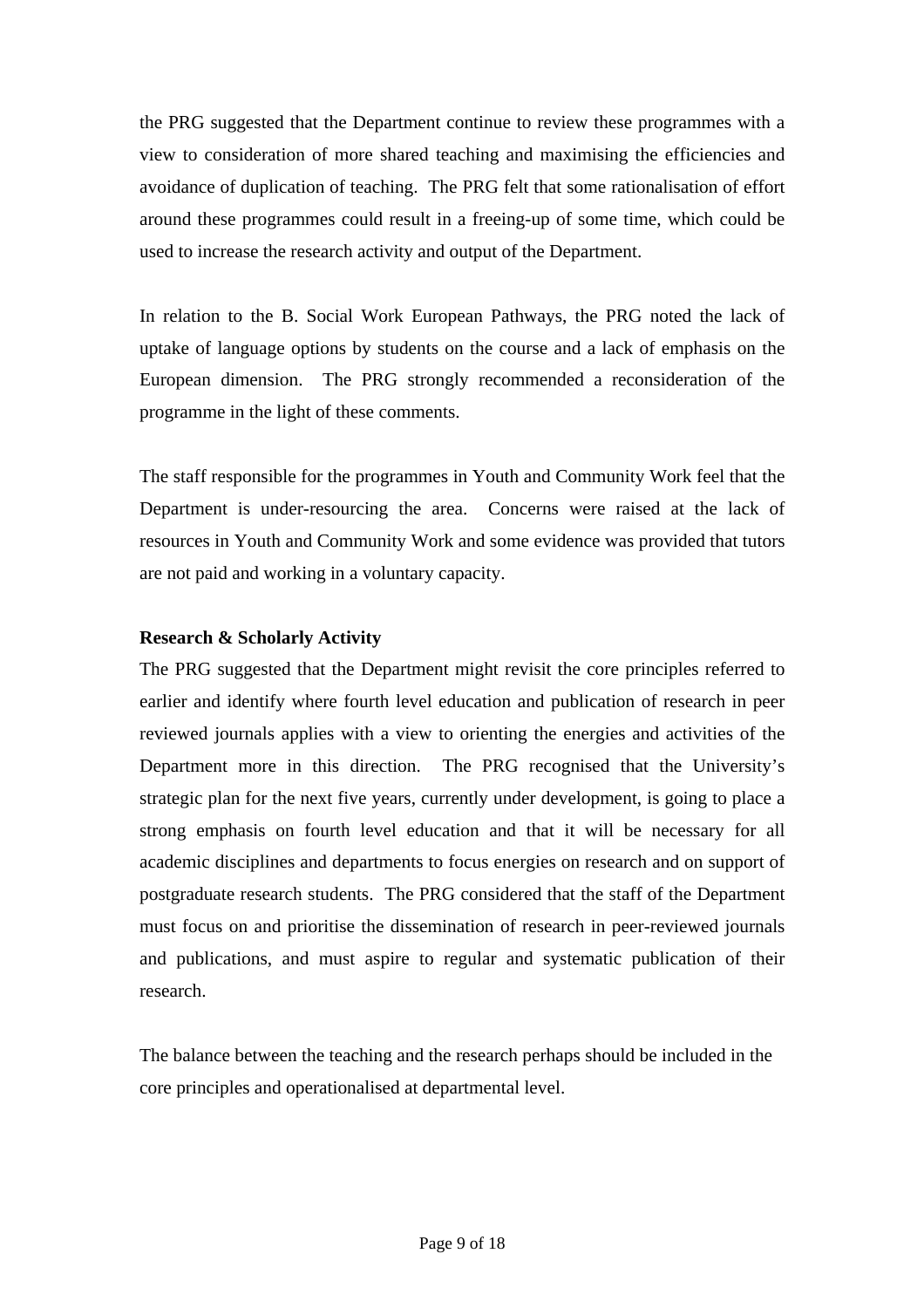The PRG, while acknowledging a high research publication output by the Department, felt that this could be improved if staff are in permanent positions. The PRG noted that the research output is uneven across the academic staff. The PRG noted from the information supplied by the Department and authenticated by the College of Arts, Celtic Studies and Social Sciences that twenty-one research grants had been received by a number of staff of the Department since 1999, with all but two of these from sources external to UCC. The PRG also noted that only 18% of the staff of the Department were either satisfied or very satisfied with the support provided by the University for accessing research funding.

The PRG acknowledged the comments of the Department in the SAR in relation to the possibilities for expansion of the research graduate cohort. The PRG noted the aspirations of the Department to increase the numbers of research students by onethird over the next five years and that this is in accord with University policy. The PRG noted that a proportion of the staff have PhD qualifications and these staff form a core to supervise additional research students.

The PRG acknowledged the two new programmes developed by the Department in the last couple of years – the practitioner doctorate in Social Sciences and the M.Soc.Sc. (by Portfolio). However, the PRG were of the view that the Department should examine how to further develop these aspirations and should consider the effect of this expansion on the teaching commitments of the Department. The Department must re-evaluate the teaching activities of the Department.

The PRG noted in the SAR staff questionnaires that 60% of the staff were dissatisfied with the support for personal research activity. This was echoed in the meetings the reviewers held with staff.

The PRG noted the need to ensure that PhD students are distributed equitably among staff, noting the importance of PhD supervision for staff in terms of intellectual stimulation and for promotion. Staff should also promote their capacity for supervision of a PhD student/encourage students to consider the possibilities of pursuing PhD studies in their area(s) of interest.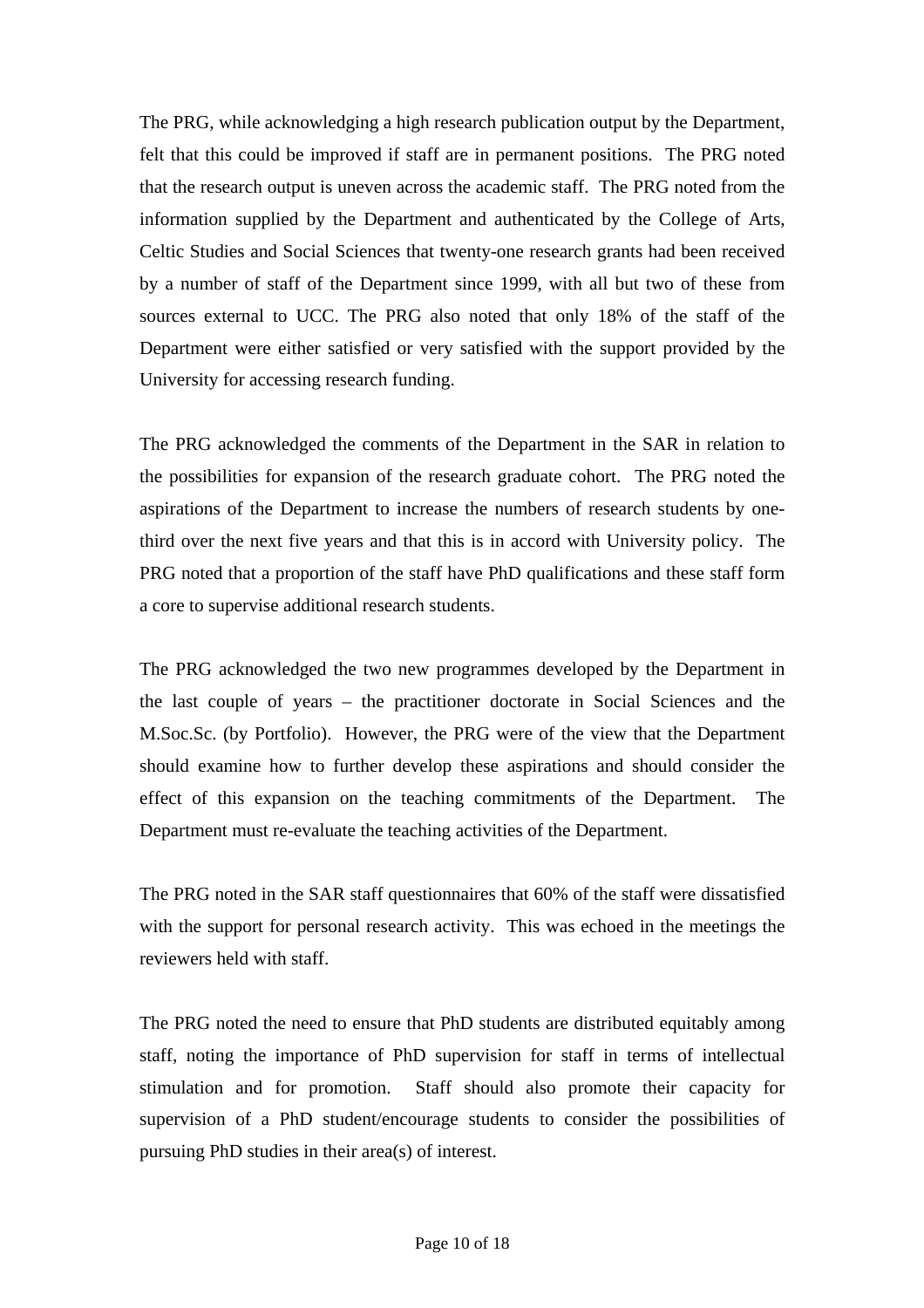#### **Staff Development**

The PRG noted and commended the fact that issues including staff development and sabbatical leave, staff mentoring, and enhancement of communication within the Department, which were raised by staff in the progress of the preparation for the review, are all being addressed in the strategic plan. The departmental strategic plan has proposed means of addressing these issues. The course teams appear to be effective in facilitating communication between staff members, providing academic staff with support and in sharing of information. However the existence of the course teams does not address the comments made in SAR about the desire to work in a less hierarchical environment and to contribute to decision-making in the Department.

#### **External Relations**

The PRG found that the agency stakeholders, met with during the site visit, supported the activities of the Department and their role in the delivery of professional courses. Feedback mechanisms for improvement were identified as being important. Concern was expressed at the gate-keeping function of the University in relation to professional practice. This particularly related to the acceptance of students onto programmes to which the students may not be suited versus the desire to increase student numbers. This has already been discussed with the Department. The PRG recommend that thresholds of acceptability in terms of the student intake be developed, articulated and applied.

This has significant implications for both programmes and the Department. The University does have a gate-keeping function in this regard A specific area of concern in relation to the B. Social Work degree was the need to provide a fallback academic qualification which could be made available to students unsuited to professional practice.

#### **Support Services**

Support services for the most part seemed to be adequate. The Library seemed well stocked and has made available a wide range of learning materials which can be accessed through the internet. This facility is of particular importance given the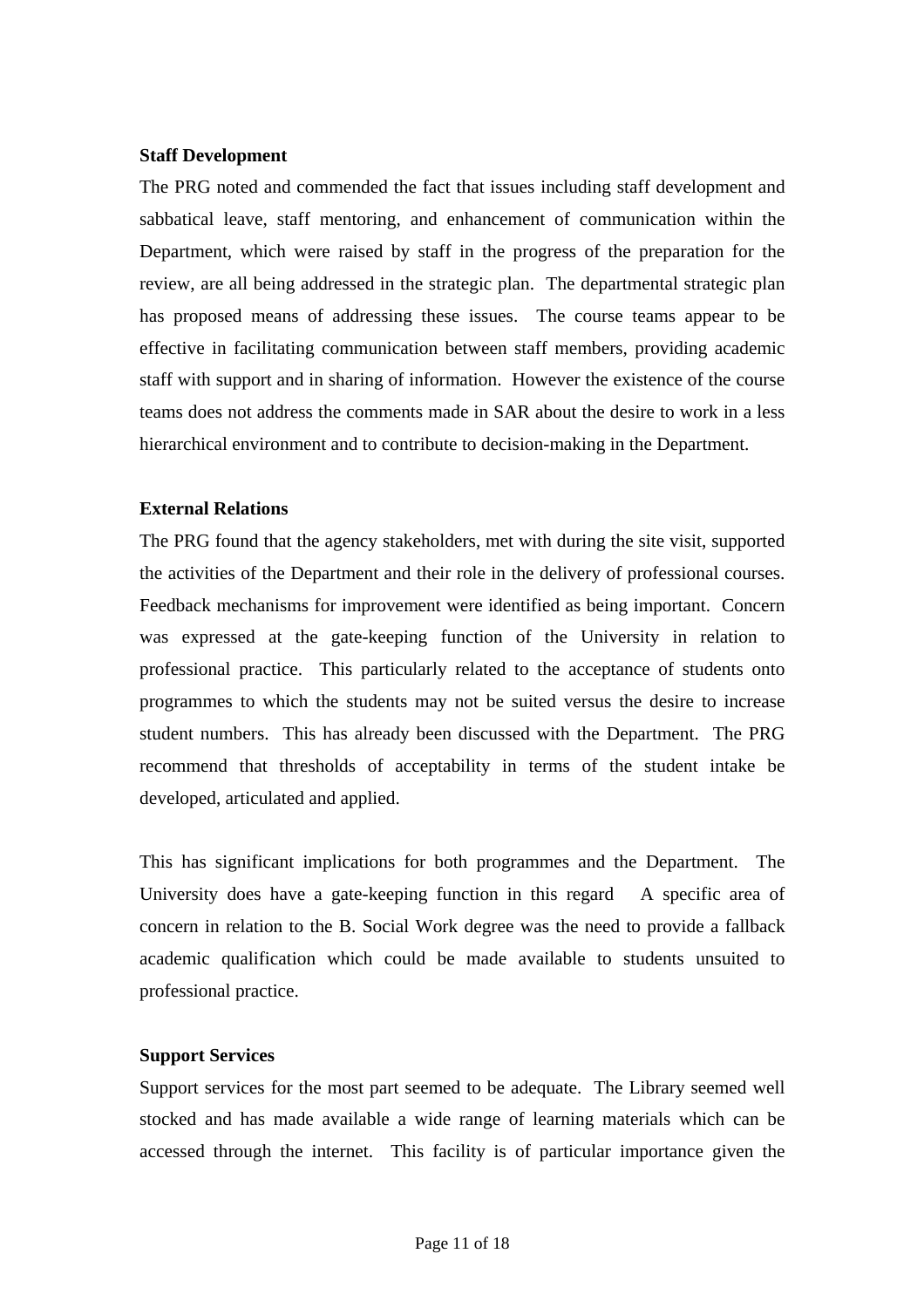outreach nature of many of the Department's programmes and its student profile. Because of the special learning needs of many of the students there seemed to be insufficient support provided by the University to the Department in meeting these needs. This resulted in an added burden for the academic staff.

### **Departmental Co-ordinating Committee & Methodology employed in the preparation of the Self-Assessment Report.**

The PRG commended the methodology used by the Department in the preparation for the quality review. The SWOT analysis and benchmarking exercises were carried out in an inclusive manner and were very comprehensive, leading to a very good overall analysis in the Self-Assessment Report. The Department established a small coordinating committee to oversee the preparation for the review and the documentation and evidence were detailed and thorough.

#### **RECOMMENDATIONS FOR IMPROVEMNT**

#### **Recommendations for improvement made by the Department**

The PRG noted that there was some confusion concerning the recommendations for improvement made in the strategic plan of the Department and those made in the SAR. The recommendations for improvement in the SAR all appear to require resources external to the Department. Many of the recommendations for improvement in the strategic plan are within the remit of the Department to implement. The PRG felt it necessary to acknowledge that strategies for improvement will require actions both by the Department and the University. The PRG noted the recommendations made by the Department in the SAR (both explicit and implicit) and has incorporated these into the recommendations for improvement below, as deemed appropriate by the PRG.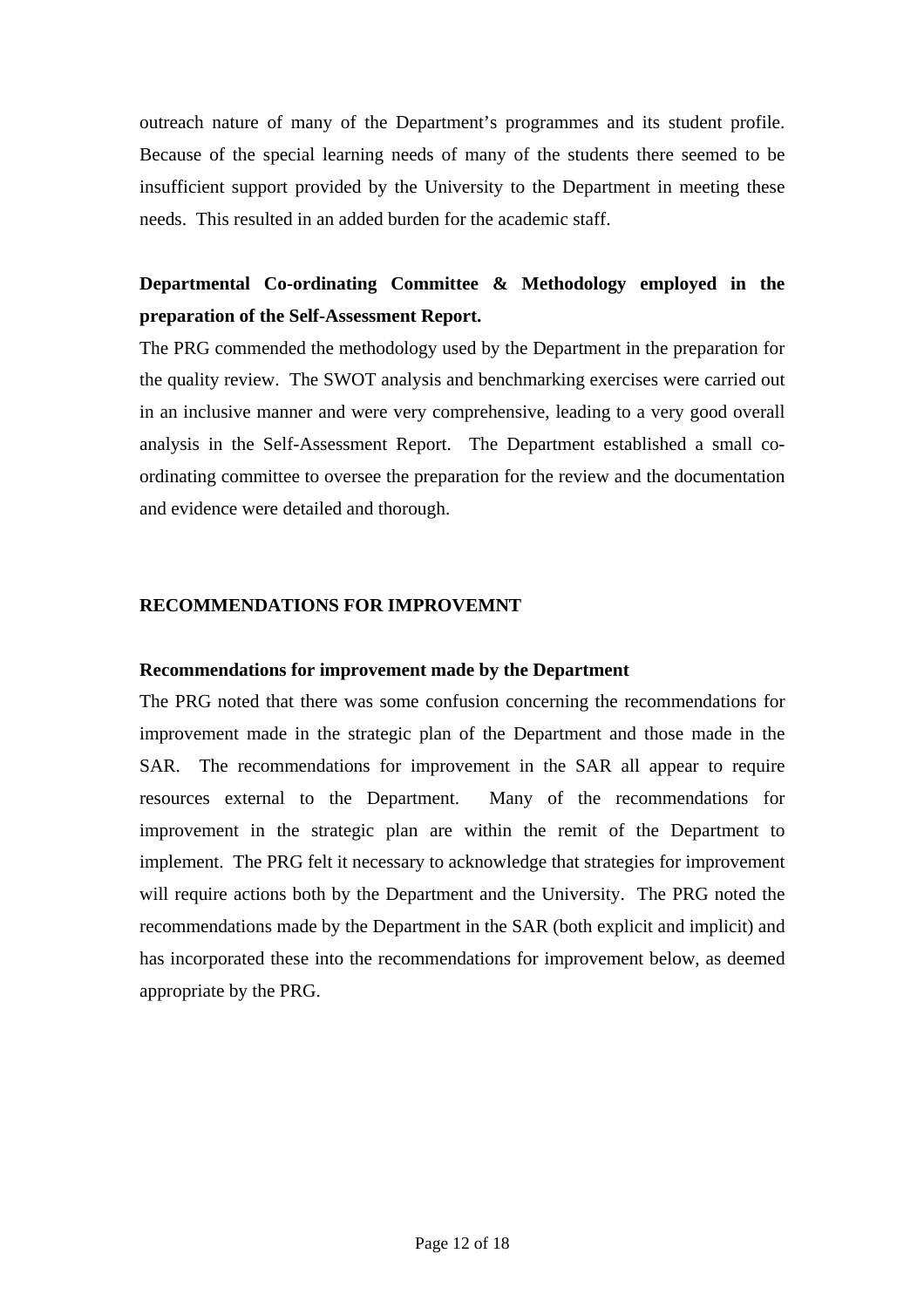#### **Recommendations for improvement made by the Peer Review Group**

The PRG recommended that:

- 1. An elected Department Management Committee be established, representative of all categories of staff, which reports to the Head of Department and the Departmental Committee.
- 2. The policy whereby programme activity of staff represents a source of primary identification within the Department be reviewed.
- 3. There be established a programme of continuing professional development for all staff which would include support systems for personal research activity, personal and departmental priority development areas, career progression, etc.
- 4. The Department be housed in appropriate space as soon as possible.
- 5. Appointments, where possible, should be advertised and filled in a permanent capacity.
- 6. The University should recognise the special needs of the non-traditional students by making available adequate support services.
- 7. The Department reflect on the teaching culture within the Department with a view to enabling the growth of research activities. This reflection should include a review of programmes with small numbers of students with a view to consideration of more shared teaching and maximising the efficiencies and avoidance of duplication of teaching.
- 8. The language elements and emphasis on the European dimension of the B. Social Work European Pathways Programme be reconsidered.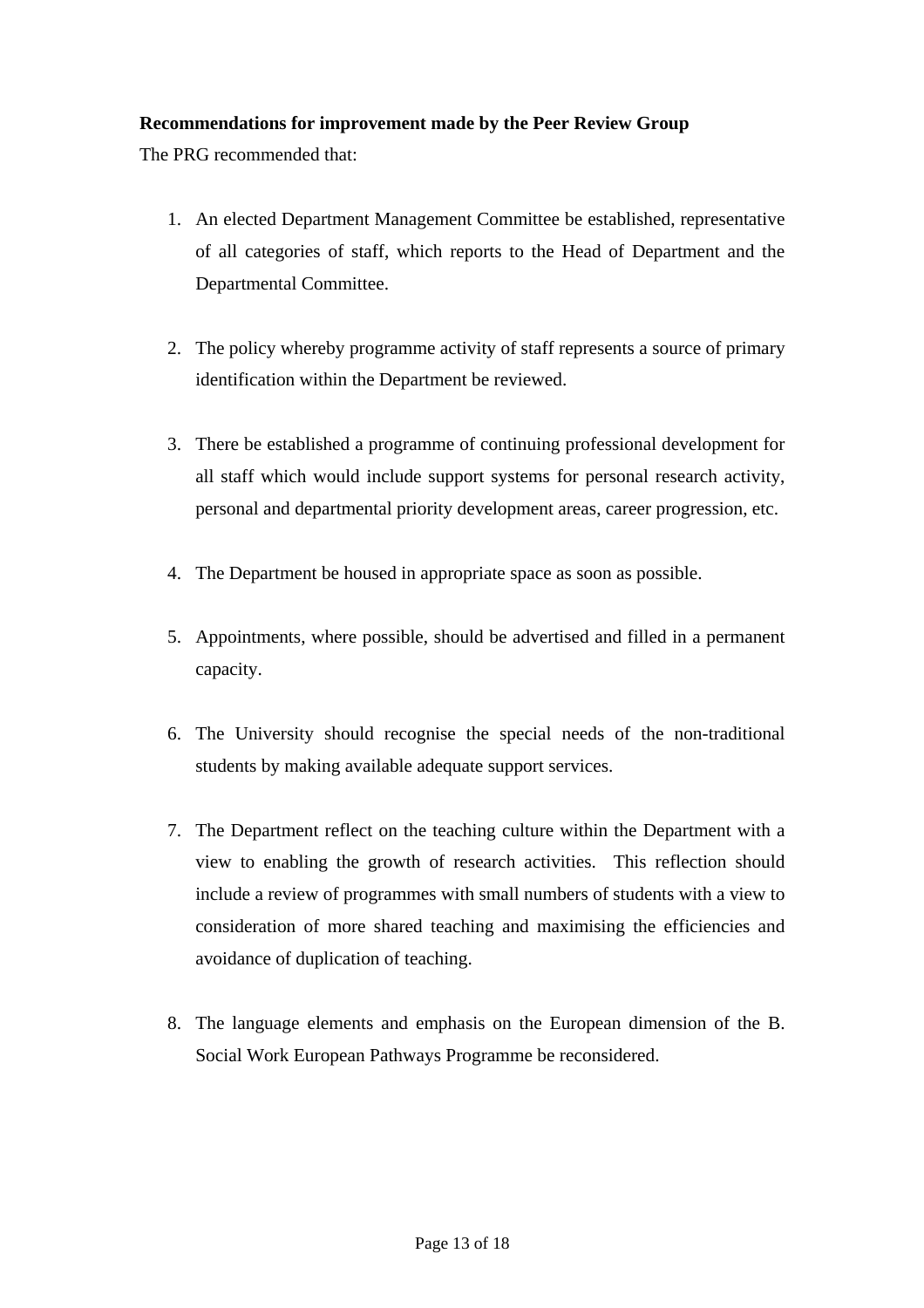- 9. The Department revisit the core principles as defined in the SAR with a view to identifying where fourth level education applies and orient the Department's energies and activities on that basis.
- 10. The staff of the Department increase contributions to peer-reviewed journals and publications.
- 11. A clear formula for the measurement and allocation of academic workloads be developed and implemented in a transparent fashion.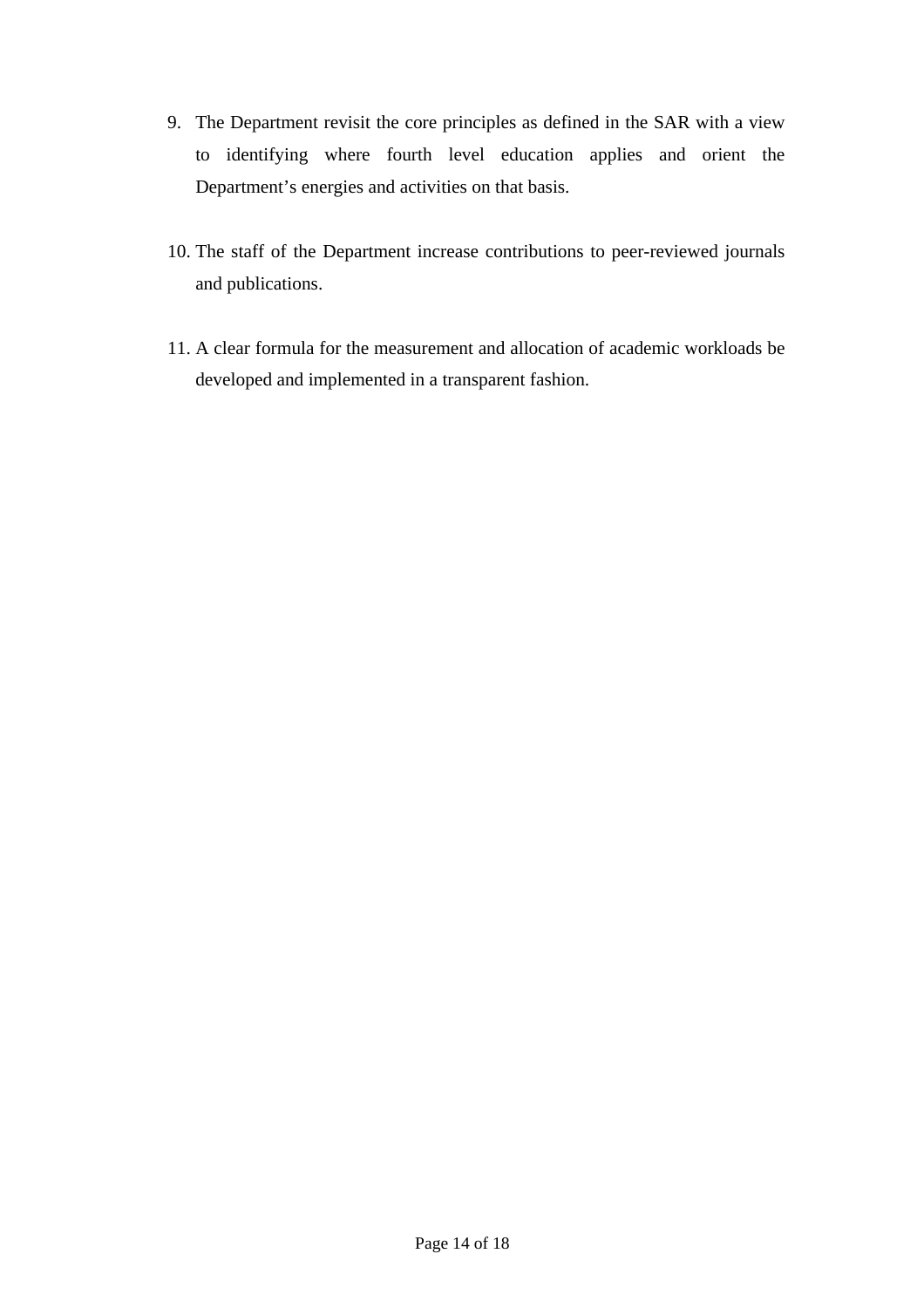#### **Appendix A**

#### **Timetable for conduct of Peer Review Visit**

#### **Department of Applied Social Studies**

#### *Wednesday 16th November 2005*

- 17.30 Meeting of members of the Peer Review Group Briefing by Director of Quality Promotion Unit, Dr. N. Ryan. Group agrees final work schedule and assignment of tasks for the following 2 days. Views are exchanged and areas to be clarified or explored are identified.
- 19.30 Dinner for members of the Peer Review Group, Head of Department and Departmental Coordinating Committee.

#### *Thursday 17th November 2005*

08.30 Convening of Peer Review Group in Beara Room, Student Centre

Consideration of Self-Assessment Report

- 09.00 Professor Fred Powell, Head of Department
- 09.30 Staff of the Department responsible for Programmes in Social Work

Mr. Kenneth Burns Professor Alastair Christie Ms. Lena Deevy Mr. Martin Geoghegan Ms. Carmel Halton Ms. Hilary Jenkinson Ms. Pat Lenihan Dr. Debby Lynch Ms. Cynthia Martin Ms. Simone McCaughren Ms. Brenda Morris Dr. Marian Murphy Ms. Ruth Murray Ms. Deirdre Quirke Ms. Rachel Rice Ms. Mary Ring Ms. Lydia Sapouna Dr. Mary Wilson

- 10.30 Tea/Coffee
- 10.45 Staff of the Department responsible for Programmes in Social Policy

Dr. Mairéad Considine Ms. Helen Duggan Dr. Fiona Dukelow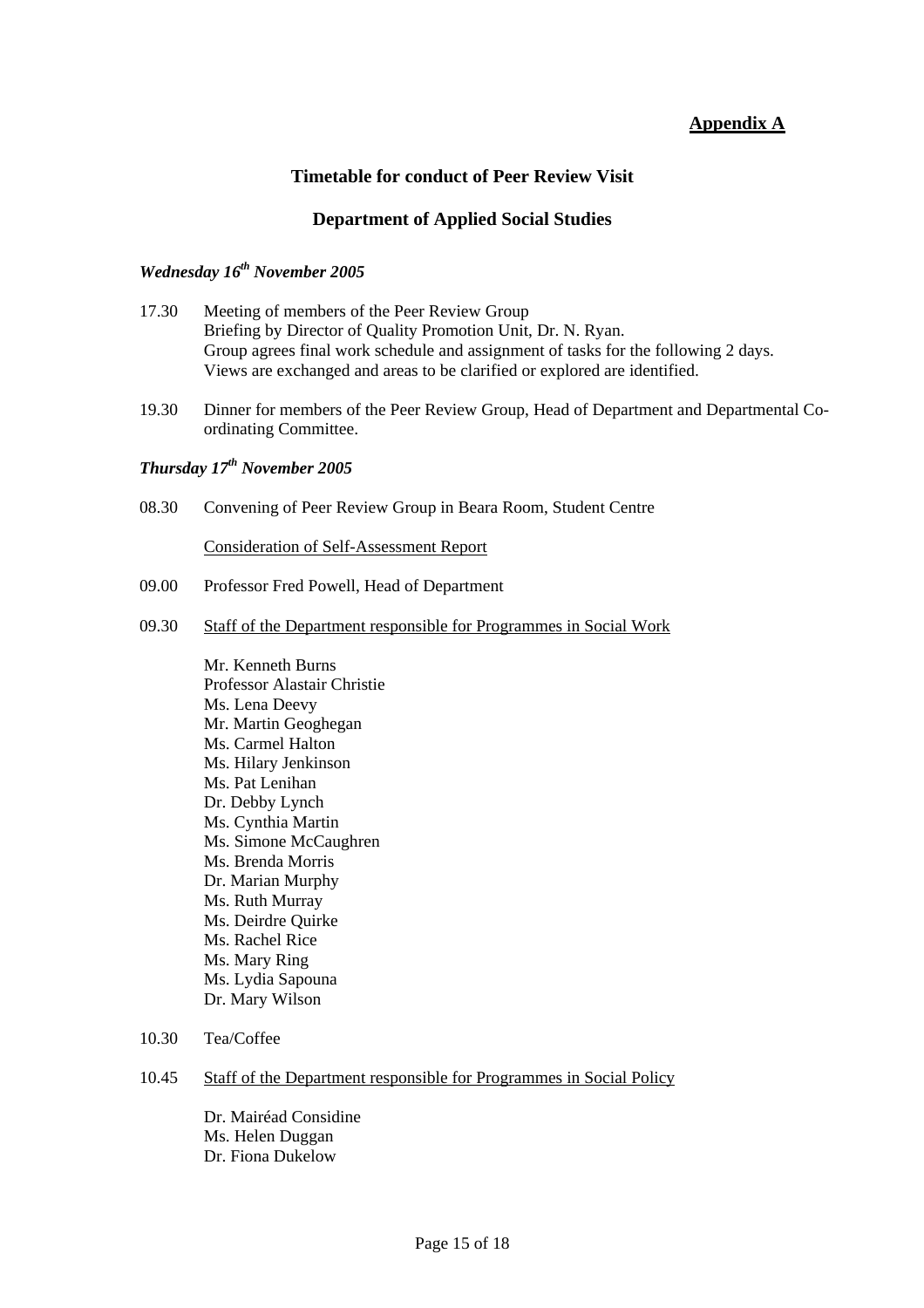Dr. Claire Edwards Ms. Eluska Fernandez Mr. Joe Finnerty Ms. Eileen Hogan Dr. Deirdre Horgan Dr. Liz Kiely Ms. Shirley Martin Ms. Orla McDonald Dr. Cathal O'Connell Ms. Phil O'Sullivan Dr. Orla O'Donovan

#### 11.45 Staff of the Department responsible for Programmes in Youth & Community Work

- Dr. Paul Burgess Mr. Ashok Kelkar Mr. Pat Leahy Ms. Rosie Meade Mr. Michael O'hAodáin Mr. Dave O'Donovan Ms. Cindy O'Shea
- 13.00 Working private lunch for members of Peer Review Group
- 13.30 Professor Peter Kennedy, Vice-President for Research Policy & Support
- 14.00 Visit to core facilities of Department. Review Team escorted by Professor F. Powell

#### 15.00 Representatives of B Social Science Undergraduate Students

Tom McNally, BSocSc I Graham Desmond, BSocSc I Helen Driscoll, BSocSc II Celine McCarney, BSocSc II Steve Warner, BSocSc III Liz O' Donovan, BSocSc III

#### 15.30 Representatives of B Social Work Undergraduate Students

Jill Barrett, BSW I Emily Coffey, BSW I Veronica Murphy, BSW II Anne Golden, BSW II Kate Moynihan, BSW III Mairead Carmody, BSW IV Carmel Martin, BSW IV

#### 16.00 Representatives of B Youth & Community Work Undergraduate Students

Colette O'Connor, BYCW I Vincent Mulherne, BYCW I Suzanne Whitty, BCYW II Ifeoma Ogunne, BCYW II Michael Collins, BCYW III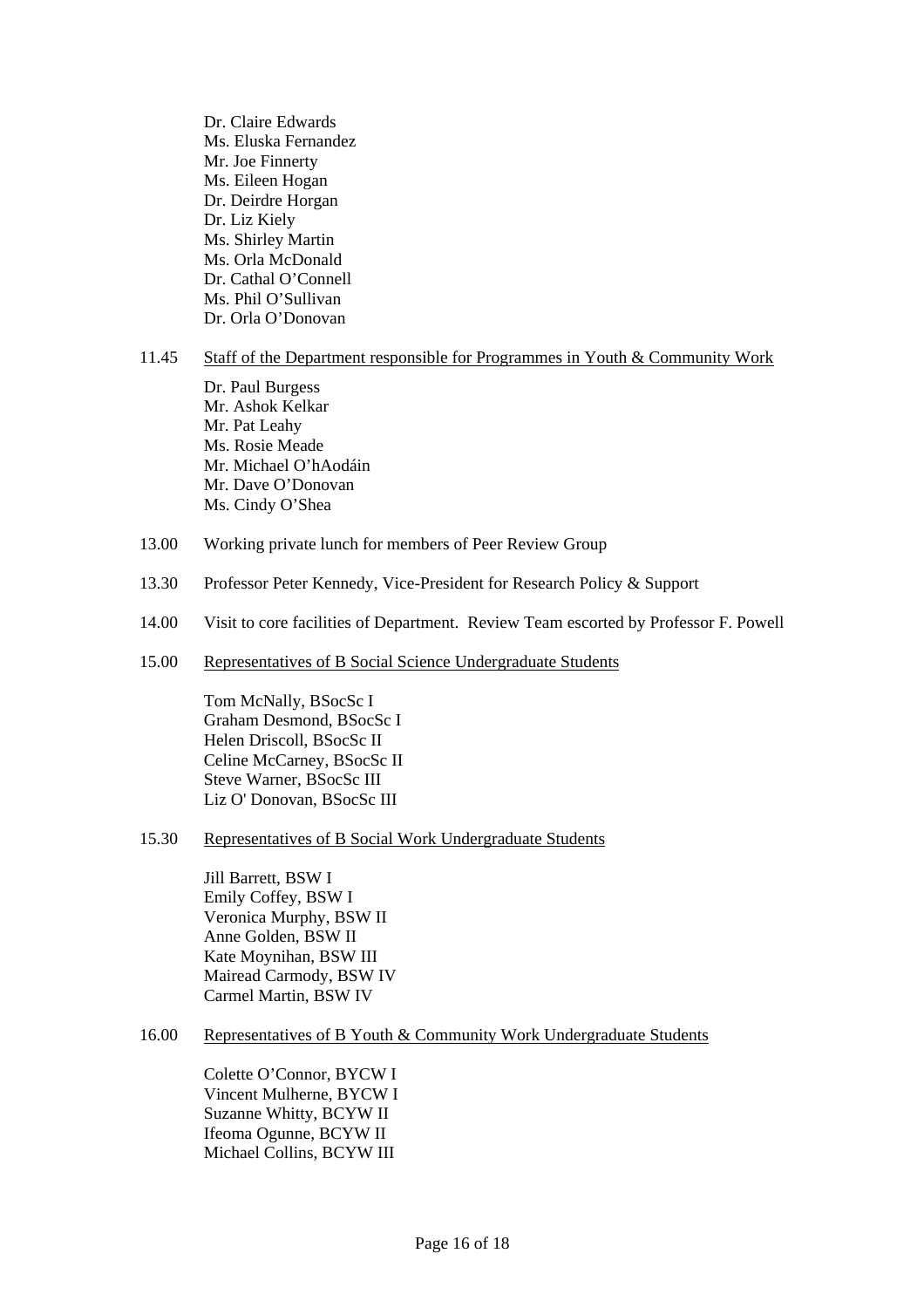Margaret Claire McCarthy, BCYW III

16.30 Representatives of Research Postgraduates

Catherine McCarthy, M Social Policy Fiachra Ó Súilleabháin, DSocSc Stephen Molloy, MSW I Una Nugent, MSW I Aine O'Connor, MSW I *or* Una Stapleton, MSW I Susan Ryan, MSW II Rachel Hennessy, MSW II Michelle Kennedy, MSW II Ms. Brenda Healy, PhD Social Policy

#### 17.00 Representatives of recent graduates, employers and other stakeholders

- Mr. Seamus Bane, *National Youth Federation*
- Mr. David Hayes, *Child Guidance, Health Board & Recent Grad*
- Ms. Margot Hayes, *The Glen Resource Centre*
- Ms. Aideen Jackson, *Principal Social Worker*
- Mr. Sean Moriarty, *Assistant Principal Officer*
- Mr. Moss Naughton, *2004 Graduate*
- Ms. Grace O'Sullivan, *2003 Graduate*
- Ms. Christine Tanner, *Health Service Executive*
- 19.00 Meeting of Peer Review Group to identify remaining aspects to be clarified and to finalise tasks for the following day followed by a working private dinner for members for the Peer Review Group.

#### *Friday 18th November 2005*

- 08.30 Convening of Peer Review Group in Professor Fred Powell's office, Department of Applied Social Studies, Donovan's Road
- 09.00 Professor Paul Giller, Registrar & Vice-President for Academic Affairs
- 09.30 Mr. Michael O'Sullivan, Vice-President for Planning, Communications & Development
- 10.00 Visit to Boole Library, meeting with Ms. Margot Conrick, Head of Information Services and Ms. Rosarii Buttimer, Social Sciences Librarian
- 11.00 Tea/coffee
- 11.15 Ms. Carmel Cotter, Finance Office
- 11.30 Professor David Cox, Acting Head, College of Arts, Celtic Studies & Social Sciences/Dean of Faculty of Arts
- 12.00 Consideration of issues by PRG
- 13.00 Working private lunch for members of the Peer Review Group
- 14.00 Preparation of first draft of final report